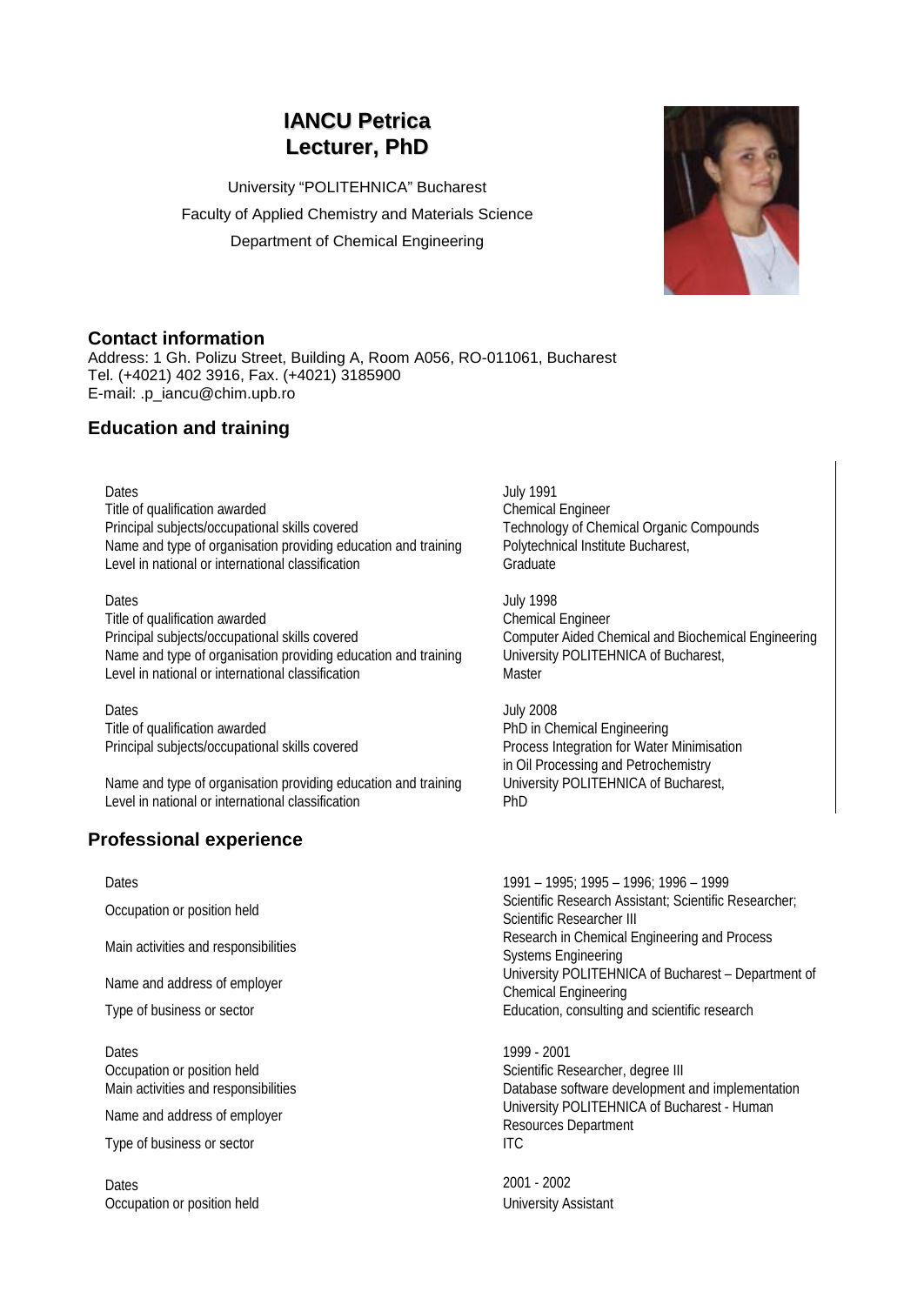| Main activities and responsibilities<br>Name and address of employer                                                                       | Teaching, consulting and scientific research in Chemical<br>Engineering<br>University POLITEHNICA of Bucharest - Department of                                                                           |
|--------------------------------------------------------------------------------------------------------------------------------------------|----------------------------------------------------------------------------------------------------------------------------------------------------------------------------------------------------------|
|                                                                                                                                            | <b>Chemical Engineering</b>                                                                                                                                                                              |
| Type of business or sector                                                                                                                 | Education, training, consulting and scientific research                                                                                                                                                  |
| Dates<br>Occupation or position held<br>Main activities and responsibilities<br>Name and address of employer<br>Type of business or sector | 2002 - present<br>Lecturer<br>Teaching, consulting and scientific research in Chemical<br>Engineering<br>University POLITEHNICA of Bucharest - Department of<br><b>Chemical Engineering</b><br>Education |
|                                                                                                                                            |                                                                                                                                                                                                          |

### **Academic and research interests**

- computer aided process modeling and simulation
- innovative process development and design, as reactive distillation
- development of new processes based on  $CO<sub>2</sub>$  capture by microalgae
- computers programming and applications in chemical engineering
- database design, implementation and operation for university management systems
- management systems design for educational institutions and business companies<br>computer aided design
- computer aided design
- design/retrofit of industrial process plants with professional computer tools
- application of methodologies for process integration based on pinch analysis in chemical industry, petrochemistry and oil processing
- application modern methodologies of process integration for rational use of water in industrial processes
- biofuels production processes conceptual design and analysis

| Study cycle<br>(Undergraduate/<br>Master) | Specialisation                         | Discipline code in<br>Curricula        | Discipline name                                          | Activity type(course,<br>project, laboratory,<br>etc) |
|-------------------------------------------|----------------------------------------|----------------------------------------|----------------------------------------------------------|-------------------------------------------------------|
| Undergraduate                             | Chemical<br>Engineering                | UPB.11.T.01.O.004<br>UPB.11.T.02.O.014 | Computer usage<br>and computer aided<br>design           | Course/laboratory                                     |
| Undergraduate                             | Industrial<br>Bioprocesses             | UPB.11.F.01.O.905                      | Computer usage<br>and computer aided<br>design           | Course/laboratory                                     |
| Undergraduate                             | Food products<br>control and expertise | UPB.11.F.03.O.206                      | <b>Applied Informatics</b>                               | Course/laboratory                                     |
| Undergraduate                             | Industrial<br>Bioprocesses             | UPB.11.S.08.A.913                      | <b>Bioprocess</b><br>Integration                         | Course/laboratory                                     |
| Undergraduate                             | Chemical<br>Engineering                | UPB.11.T.06.O.312                      | Unit Operations in<br>Chemical Industries                | Project                                               |
| Undergraduate                             | Chemical<br>Engineering in<br>English  |                                        | <b>Unit Operations</b>                                   | Workshop<br>Seminar                                   |
| Master                                    | Environmental<br>Engineering           | UPB.11.S.09.O.1206                     | Wastewater<br>minimization on<br><i>industrial sites</i> | Course/ Workshop                                      |

## **Teaching activity**

## **Publications (selective):**

#### *Articles*

− Iancu, P., Pleşu, V., Velea, S., *Flue gas CO2 capture by microalgae in photobioreactor: A sustainable technology* (2012), Chemical Engineering Transactions, 29, pp. 799-804. http://www.scopus.com/inward/record.url?eid=2-s2.0-84870845630&partnerID=40&md5=e7ee82590022dca0569fc65224c0e56c